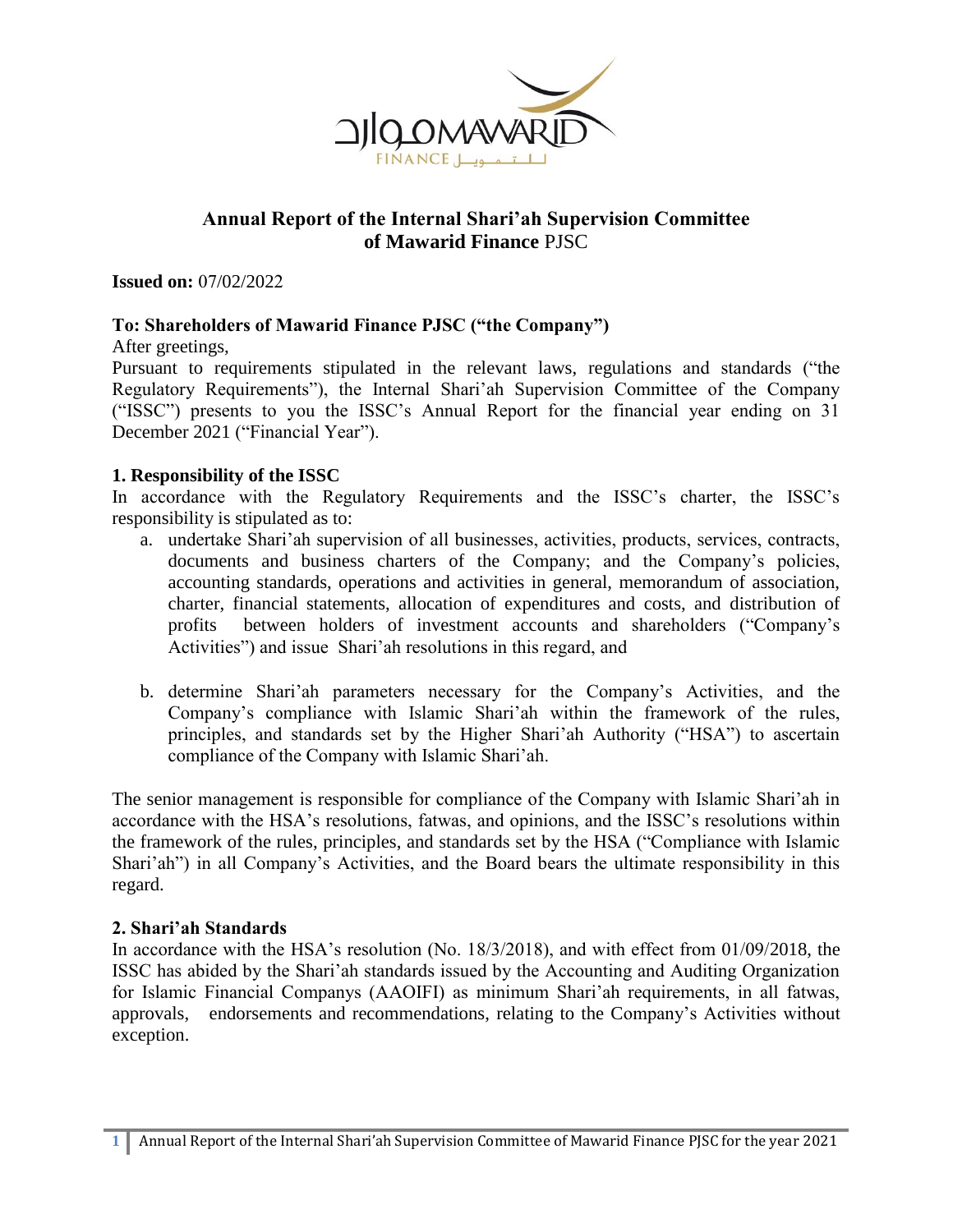

### **3. Duties Fulfilled by the ISSC During the Financial Year**

The ISSC undertook Shari'ah supervision of the Institution's Activities through review of those Activities, and monitoring through division or internal section of internal Shari'ah control, Shari'ah audit and (if applicable) external Shari'ah audit, in accordance with the ISSC's authorities and responsibilities, and pursuant to the Regulatory Requirements in this regard. Works of the ISSC included the following:

- a. Convening (4) meetings during the year.
- b. Providing fatwas, opinions and resolutions on matters presented to the ISSC in relation to the Institution's Activities.
- c. Monitoring compliance of policies, procedures, accounting standards, product structures, contracts, documentation, business charters, and other documentation submitted by the Institution to the ISSC for approval.
- d. Ascertaining the level of compliance of allocation of expenditures and costs, and distribution of profits between holders of investment accounts and shareholders with parameters set by the ISSC.
- e. Supervision through division or section of internal Shari'ah Control, Shari'ah Audit, and (if applicable) external Shari'ah Audit, of the Institution's Activities including executed transactions, adopted procedures on the basis of samples selected from executed transactions, and reviewing reports submitted in this regard.
- f. Providing direction to relevant parties of the Institution to rectify (where possible) findings cited in the reports submitted by division of section of the internal Shari'ah control, Shari'ah audit, and/or (if applicable) external Shari'ah audit, and issuance of resolutions to set aside revenue derived from transactions in which non-compliance were identified to be disposed towards charitable purposes.
- g. Approving remedial rectification and preventive measures related to identified errors to prevent their reoccurrence in the future.
- h. Specifying the amount of Zakat due on each of the Institution's share $<sup>(1)</sup>$ .</sup>
- i. Communicating with the Board and its subcommittees, and the senior management of the Institution (as needed) concerning compliance of the Institution with Islamic Shari'ah.

The ISSC sought to obtain all information and interpretations deemed necessary in order to reach a reasonable degree of certainty that the Institution is compliant with Islamic Shari'ah.

### **4. Independence of the ISSC**

 $\overline{a}$ 

The ISSC acknowledges that it has carried out all of its duties independently and with the support and cooperation of the senior management and the Board of the Company. The ISSC received the required assistance to access all documents and data, and to discuss all amendments and Shari'ah requirements.

<sup>(1)</sup> Due to the difference in deadlines for submitting reports between the Sharia report and the financial report, Zakat calculation will be announced at the AGM.

<sup>2</sup> Annual Report of the Internal Shari'ah Supervision Committee of Mawarid Finance PJSC for the year 2021